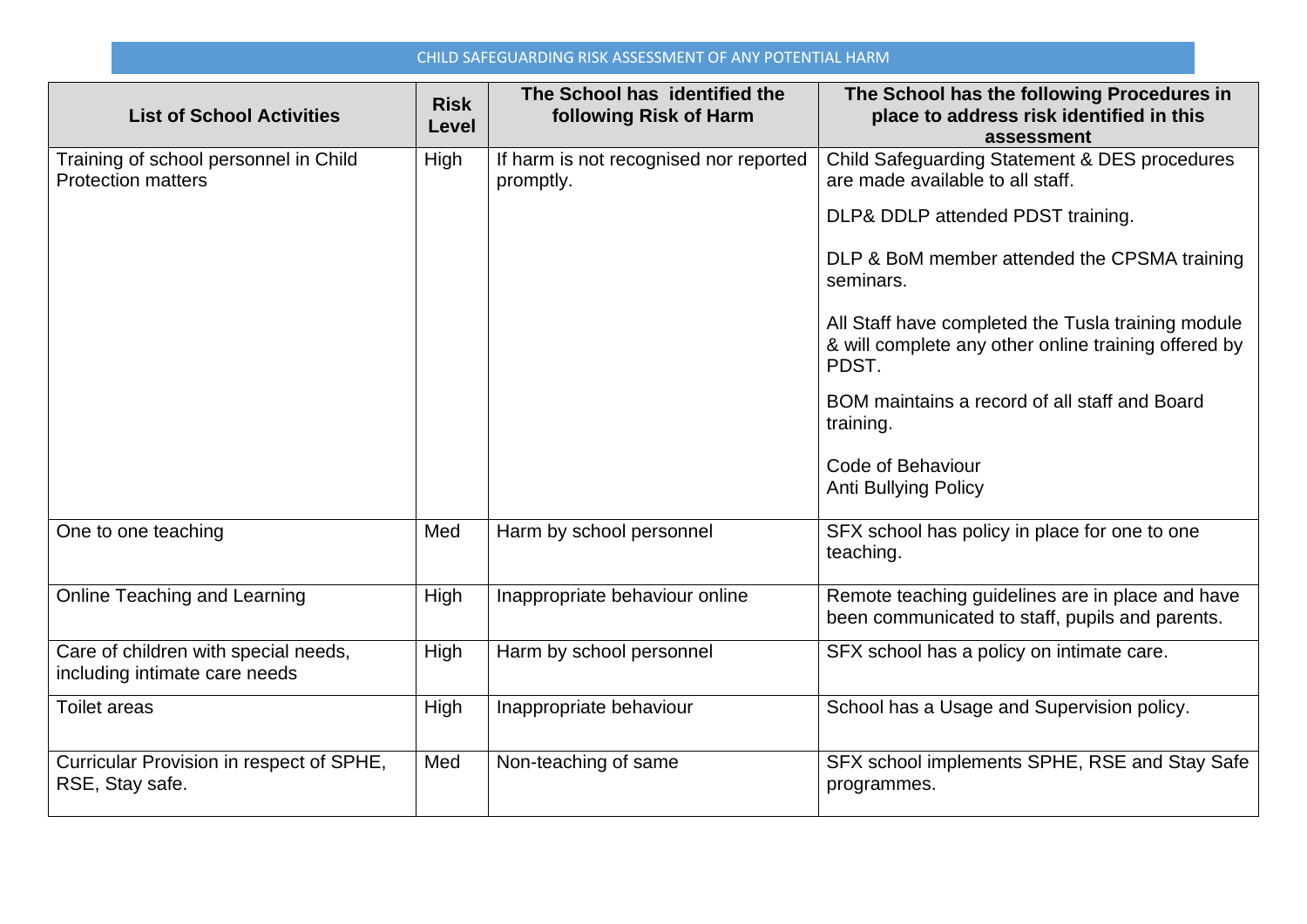| CHILD SAFEGUARDING RISK ASSESSMENT OF ANY POTENTIAL HARM |                      |                                                             |                                                                                                       |  |
|----------------------------------------------------------|----------------------|-------------------------------------------------------------|-------------------------------------------------------------------------------------------------------|--|
| <b>List of School Activities</b>                         | <b>Risk</b><br>Level | The School has identified the<br>following Risk of Harm     | The School has the following Procedures in<br>place to address risk identified in this<br>assessment. |  |
| Managing of challenging behaviour<br>amongst pupils.     | High                 | Injury to pupils and staff                                  | <b>Health &amp; Safety Policy</b><br><b>Supervision Policy</b><br>Code Of Behaviour                   |  |
| Daily arrival and dismissal of pupils                    | High                 | Harm from other pupils, unknown<br>adults on the playground | Arrival and dismissal Policy & Procedures in line<br>with Covid safety plan.                          |  |
|                                                          |                      | Traffic on school grounds                                   | <b>Supervision Policy Teachers/SNAs</b>                                                               |  |
|                                                          |                      | Inappropriate behaviour                                     | <b>Traffic Management Procedures</b>                                                                  |  |
|                                                          |                      |                                                             | <b>Health &amp; Safety Policy</b>                                                                     |  |
| Recreation breaks for pupils                             | High                 | Injury to pupils/Bullying                                   | <b>Supervision Policy</b>                                                                             |  |
|                                                          |                      | Harm not recognised or properly or<br>promptly reported     | <b>Health &amp; Safety Policy</b>                                                                     |  |
|                                                          |                      |                                                             | Code Of Behaviour                                                                                     |  |
| Classroom teaching                                       | Low                  | Harm to pupils                                              | Vetting procedures                                                                                    |  |
|                                                          |                      |                                                             | Code of Behaviour                                                                                     |  |
|                                                          |                      |                                                             | <b>Anti Bullying Policy</b><br><b>Supervision Policy</b>                                              |  |
|                                                          |                      |                                                             | <b>Child Protection Training</b>                                                                      |  |
|                                                          |                      |                                                             | <b>Teaching Council Code of Professional Conduct</b>                                                  |  |
| Outdoor teaching activities                              | Med                  | Harm to pupils                                              | <b>Child Protection Training</b>                                                                      |  |
|                                                          |                      |                                                             | <b>Supervision Policy</b>                                                                             |  |
|                                                          |                      |                                                             | Code of Behaviour                                                                                     |  |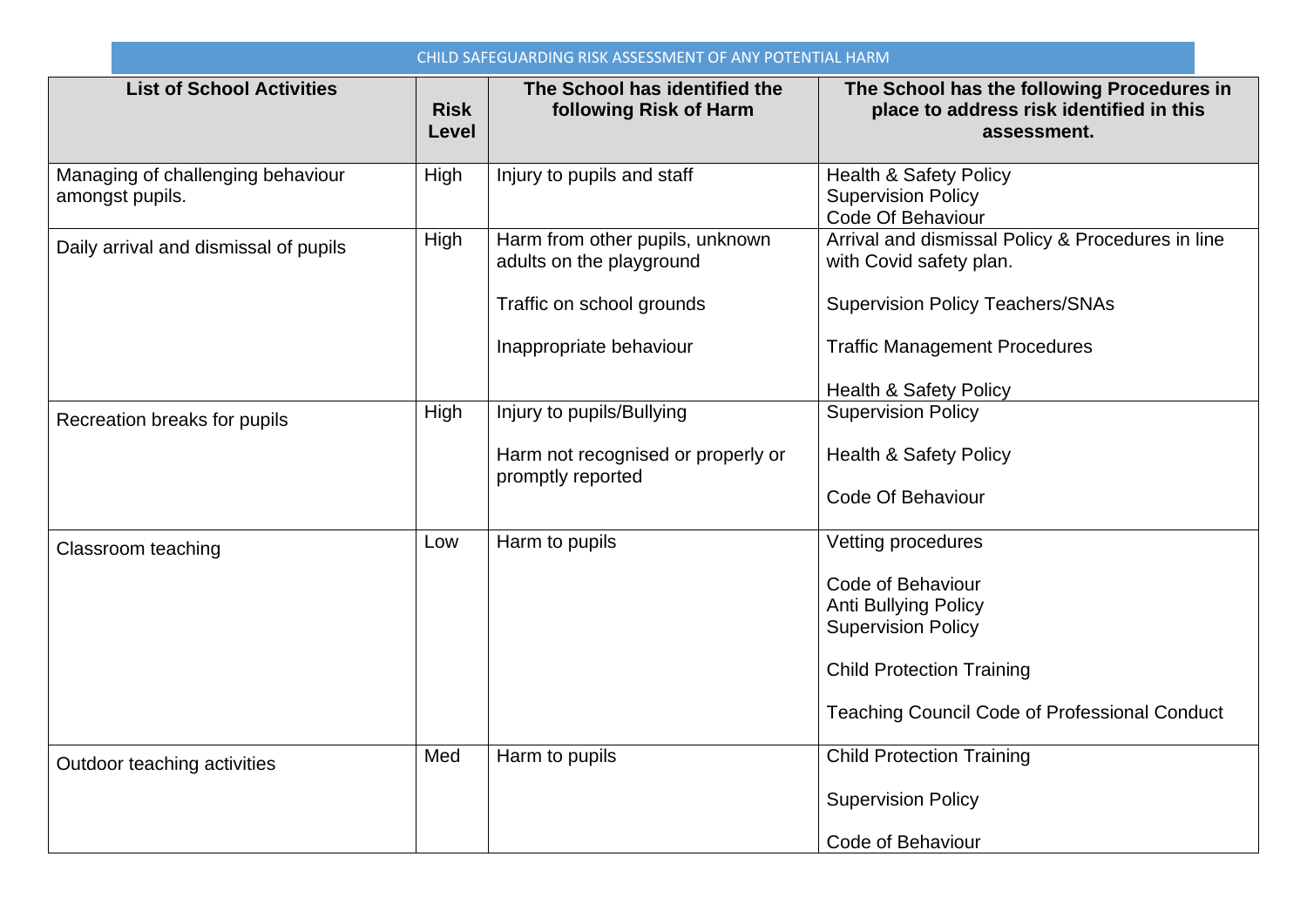| CHILD SAFEGUARDING RISK ASSESSMENT OF ANY POTENTIAL HARM                 |             |                                                                                      |                                                                                                                         |  |
|--------------------------------------------------------------------------|-------------|--------------------------------------------------------------------------------------|-------------------------------------------------------------------------------------------------------------------------|--|
| <b>List of School Activities</b>                                         | <b>Risk</b> | The School has identified the<br>following Risk of Harm                              | The School has the following Procedures in<br>place to address risk identified in this<br>assessment.                   |  |
| <b>Sporting Activities</b>                                               | High        | Harm to pupils                                                                       | <b>Child Protection Training</b><br><b>Supervision Policy</b><br>Code of Behaviour<br><b>Health &amp; Safety Policy</b> |  |
| <b>School Visitors</b>                                                   | Med         | Harm to pupils                                                                       | <b>Garda Vetting Procedures</b><br><b>School Visitors Policy</b><br><b>Supervision Policy</b>                           |  |
| EducationalTrips/SchoolTours/Annual<br><b>Sports Day/Sporting Events</b> | High        | Transport to and from sporting<br>venues.<br>Unknown adults at competition<br>venue. | Policy & Procedures in place                                                                                            |  |
| <b>Volunteers/Parents</b>                                                | Med         | Harm to pupils                                                                       | <b>Vetting Procedures</b>                                                                                               |  |
| <b>Administration of First Aid</b>                                       | Med         | Harm to pupils                                                                       | Health & Safety Policy                                                                                                  |  |
| <b>Administration of Medicine</b>                                        | Med         | Harm to pupils                                                                       | <b>Administration of Medicine Policy</b>                                                                                |  |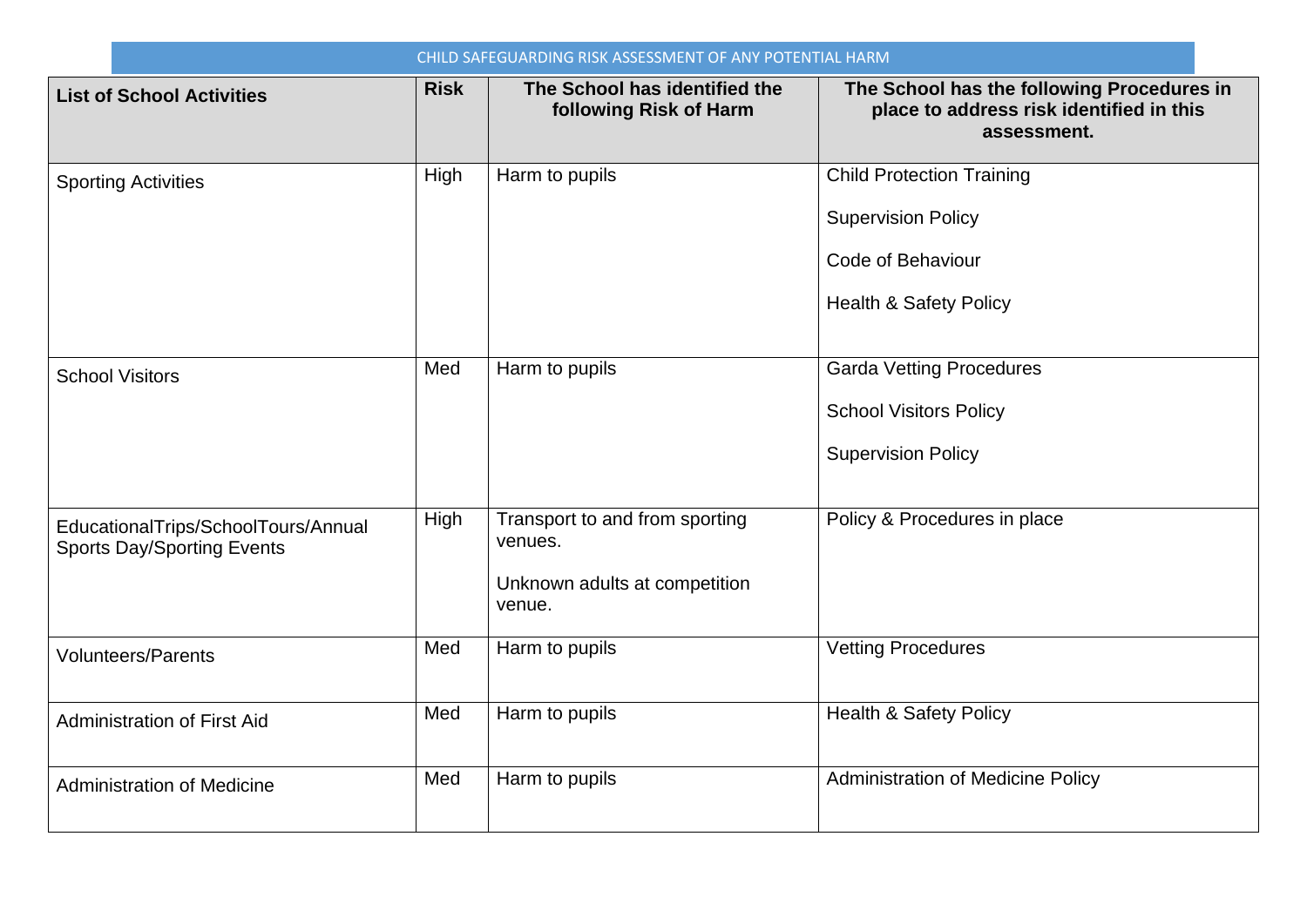| CHILD SAFEGUARDING RISK ASSESSMENT OF ANY POTENTIAL HARM                                                                                                |             |                                                                 |                                                                                                                                      |  |
|---------------------------------------------------------------------------------------------------------------------------------------------------------|-------------|-----------------------------------------------------------------|--------------------------------------------------------------------------------------------------------------------------------------|--|
| <b>List of School Activities</b>                                                                                                                        | <b>Risk</b> | The School has identified the<br>following Risk of Harm         | The School has the following Procedures in<br>place to address risk identified in this<br>assessment.                                |  |
| Prevention and dealing with<br>bullying<br>amongst pupils                                                                                               | High        | Harm to pupils                                                  | <b>Anti Bullying Policy</b><br>Code of Behaviour                                                                                     |  |
| Care of pupils with specific vulnerabilities/<br>needs such as                                                                                          | High        | Harm to pupils                                                  | <b>Stay Safe Programme</b>                                                                                                           |  |
| Pupils from ethnic minorities/migrants<br>Members of the Traveller community<br>Pupils of minority religious faiths<br>$\bullet$<br>Vulnerable Children |             |                                                                 | <b>Anti Bullying Policy</b><br>Code of Behaviour<br><b>Internet Safety Policy</b>                                                    |  |
| Use of Information and Communication<br>Technology by pupils in school                                                                                  | High        | <b>Bullying</b><br>Staff not following policies &<br>procedures | <b>Internet Safety Policy</b><br>Internet Safety Contract for pupils and parents<br><b>Anti-Bullying Policy</b><br>Code of Behaviour |  |
| the<br>Application of sanctions<br>under<br>school's Code of Behaviour                                                                                  | Med         | Harm to pupils                                                  | Code of Behaviour<br><b>Supervision Policy</b>                                                                                       |  |
| Students participating in work experience<br>in the school                                                                                              | Med         | Harm to pupils                                                  | <b>Supervision Policy</b>                                                                                                            |  |
| Student teachers undertaking training<br>placement in school                                                                                            | Med         | Harm to pupils                                                  | <b>Supervision Policy</b>                                                                                                            |  |
| Use of video/photography/other media to<br>record school events                                                                                         | Med         | Harm to pupils                                                  | <b>Parental Permission Required</b><br><b>Internet Safety Policy</b>                                                                 |  |